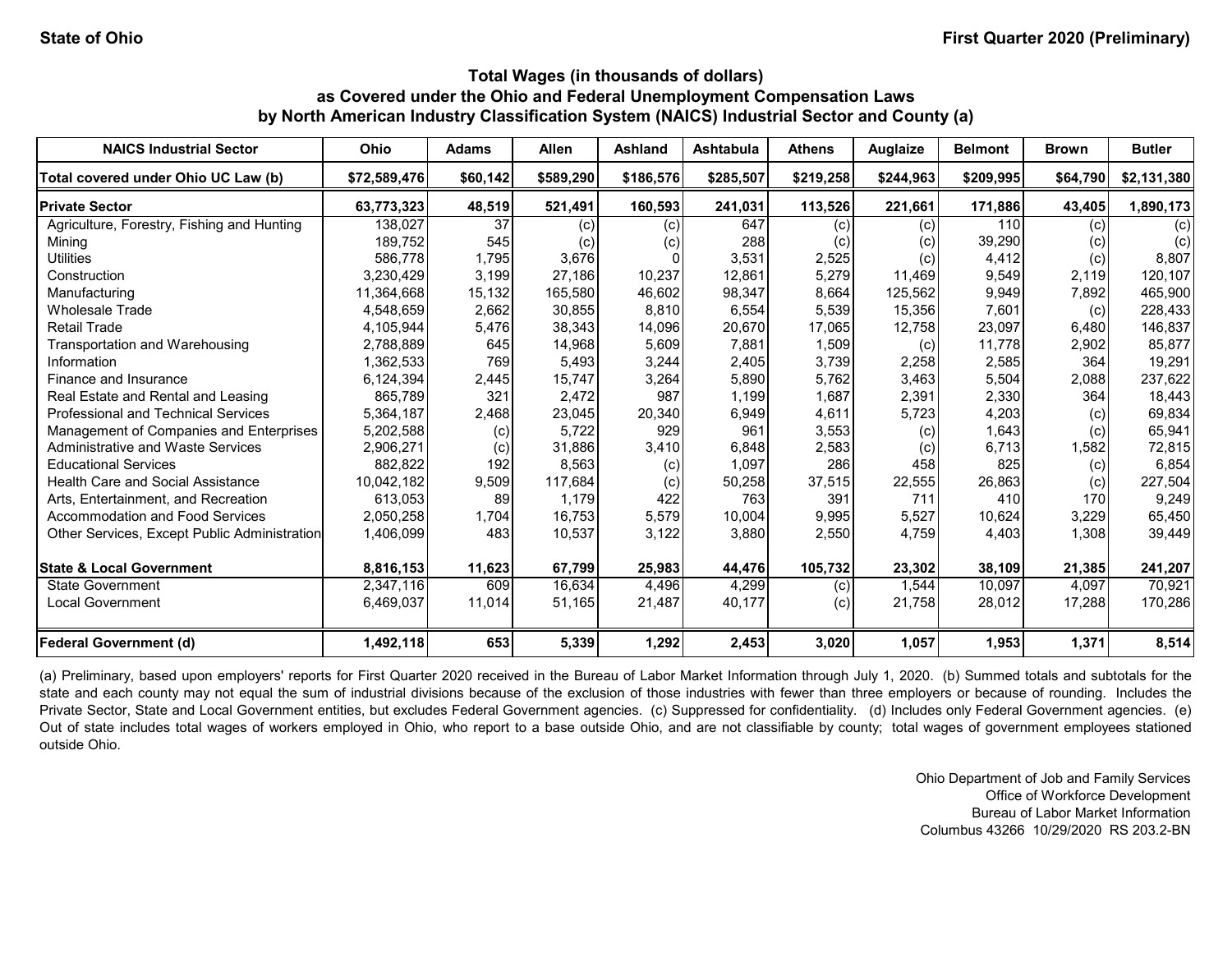| <b>NAICS Industrial Sector</b>               | Carroll  | Champaign | <b>Clark</b> | <b>Clermont</b> | Clinton   | Columbiana | Coshocton | Crawford  | Cuyahoga     | <b>Darke</b> |
|----------------------------------------------|----------|-----------|--------------|-----------------|-----------|------------|-----------|-----------|--------------|--------------|
| Total covered under Ohio UC Law (b)          | \$59,939 | \$113,918 | \$499,460    | \$673,758       | \$236,686 | \$280,373  | \$98,951  | \$132,506 | \$11,125,796 | \$190,118    |
| <b>Private Sector</b>                        | 50,681   | 94,413    | 427,709      | 585,207         | 213,971   | 238,327    | 84,005    | 113,762   | 9,991,564    | 167,591      |
| Agriculture, Forestry, Fishing and Hunting   | 42       | (c)       | 3,767        | (c)             | 1,024     | 998        | 572       | (c)       | 2,041        | (c)          |
| Mining                                       | 1,119    | (c)       | 3,015        | (c)             |           | 1,953      | 824       | (c)       | 8.033        | (c)          |
| <b>Utilities</b>                             | (c)      | (c)       | (c)          | 12,182          | (c)       | (c)        | 5,608     | (c)       | 39,369       | 1,269        |
| Construction                                 | 4,896    | 2,481     | 11,132       | 40,264          | 3,752     | 21,490     | 3,725     | 4,841     | 337,575      | 9,185        |
| Manufacturing                                | 15,794   | 54,915    | 95,736       | 90,315          | 53,175    | 72,786     | 37,075    | 26,662    | ,220,854     | 63,590       |
| <b>Wholesale Trade</b>                       | (c)      | (c)       | (c)          | 43,190          | (c)       | (c)        | 1,610     | (c)       | 685.889      | 10,558       |
| <b>Retail Trade</b>                          | 5,847    | 6,091     | 34.916       | 73,611          | 10,917    | 23,229     | 6,924     | 8,865     | 442.705      | 12,426       |
| Transportation and Warehousing               | 5,801    | 2,527     | 30,490       | 38,294          | 66,279    | 13,591     | 2,235     | 3,387     | 340.738      | 14,098       |
| Information                                  | 412      | 673       | 1,394        | 27,374          | 11,312    | 1,951      | 452       | 312       | 199.775      | 637          |
| Finance and Insurance                        | 815      | 2,282     | 29,110       | 49,986          | 5,091     | 6,301      | 2,600     | 11,209    | 1,244,763    | 8,402        |
| Real Estate and Rental and Leasing           | 1,373    | 644       | 3,643        | 9,480           | 2,353     | 1,937      | 334       | 362       | 179,144      | 889          |
| Professional and Technical Services          | (c)      | 4,779     | 10,693       | 39,712          | 3,888     | 4,427      | (c)       | (c)       | 984.280      | 6,141        |
| Management of Companies and Enterprises      | (c)      | (c)       | 38,829       | 9,258           | 12,605    | 2,887      | (c)       | (c)       | 1,054,723    | 222          |
| <b>Administrative and Waste Services</b>     | 912      | (c)       | 18,178       | 29,790          | 1,920     | 10,210     | 1,518     | 3,609     | 536,946      | 4,333        |
| <b>Educational Services</b>                  | (c)      | 1,344     | 6,956        | 2,984           | 2,578     | 970        | 508       | (c)       | 209,226      | 280          |
| <b>Health Care and Social Assistance</b>     | (c)      | 9,268     | 81,916       | 66,024          | 15,822    | 45,129     | 14,154    | (c)       | 1,838,055    | 23,441       |
| Arts. Entertainment, and Recreation          | 250      | 378       | 1,452        | 4,145           | 980       | 672        | 280       | 124       | 180,172      | 622          |
| Accommodation and Food Services              | 1,702    | 2,214     | 17,226       | 29,447          | 5,258     | 8,110      | 2,084     | 3,869     | 278,559      | 3,343        |
| Other Services, Except Public Administration | 1,101    | 1,738     | 14,715       | 18,025          | 2,885     | 10,088     | 1,239     | 1,833     | 208,716      | 2,592        |
| <b>State &amp; Local Government</b>          | 9,258    | 19,505    | 71,751       | 88,551          | 22,715    | 42,046     | 14,946    | 18,744    | 1,134,232    | 22,527       |
| <b>State Government</b>                      | 607      | 715       | 2,405        | 9.155           | 2,168     | 4,449      | 688       | 2,302     | 78.520       | 710          |
| <b>Local Government</b>                      | 8,651    | 18.790    | 69,346       | 79,396          | 20,547    | 37,597     | 14,258    | 16,442    | 1,055,712    | 21,817       |
| <b>Federal Government (d)</b>                | 535      | 773       | 7,644        | 6,200           | 2,188     | 9,405      | 982       | 955       | 310,662      | 1,276        |

(a) Preliminary, based upon employers' reports for First Quarter 2020 received in the Bureau of Labor Market Information through July 1, 2020. (b) Summed totals and subtotals for the state and each county may not equal the sum of industrial divisions because of the exclusion of those industries with fewer than three employers or because of rounding. Includes the Private Sector, State and Local Government entities, but excludes Federal Government agencies. (c) Suppressed for confidentiality. (d) Includes only Federal Government agencies. (e) Out of state includes total wages of workers employed in Ohio, who report to a base outside Ohio, and are not classifiable by county; total wages of government employees stationed outside Ohio.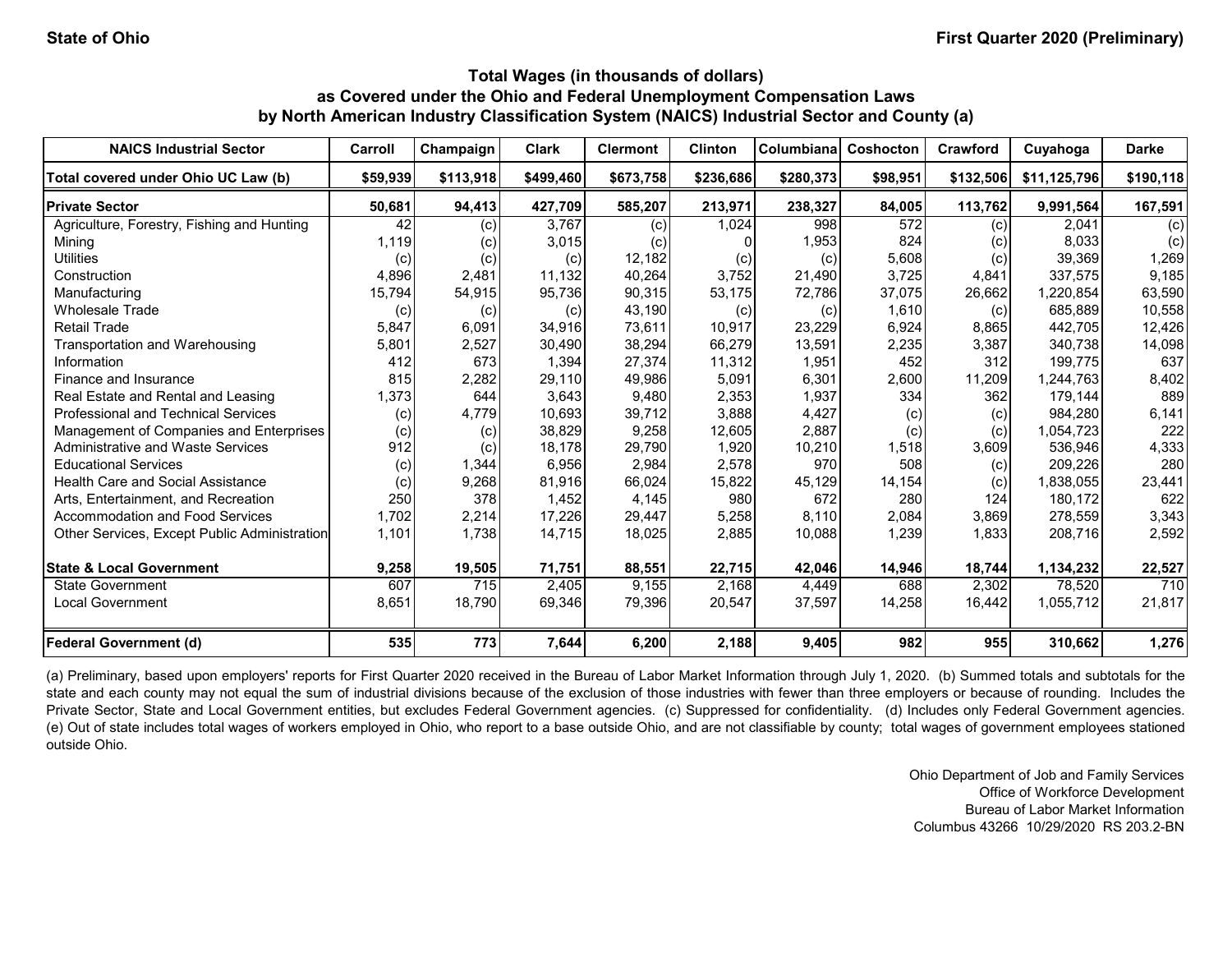| <b>NAICS Industrial Sector</b>               | <b>Defiance</b> | <b>Delaware</b> | Erie      | <b>Fairfield</b> | <b>Favette</b> | <b>Franklin</b> | <b>Fulton</b> | Gallia    | Geauga    | Greene    |
|----------------------------------------------|-----------------|-----------------|-----------|------------------|----------------|-----------------|---------------|-----------|-----------|-----------|
| Total covered under Ohio UC Law (b)          | \$173,250       | \$1,467,840     | \$353,233 | \$433,612        | \$105,085      | \$11,868,425    | \$186,598     | \$106,424 | \$382,677 | \$769,155 |
| <b>Private Sector</b>                        | 151,788         | 1,349,368       | 293,114   | 350,509          | 86,398         | 9,883,564       | 162,376       | 88,850    | 340,638   | 654,924   |
| Agriculture, Forestry, Fishing and Hunting   | 2,240           | (c)             | (c)       | 422              | 1,236          | 4,085           | (c)           | (c)       | (c)       | (c)       |
| Mining                                       |                 | (c)             | (c)       | 61               |                | 2,653           | (c)           | (c)       |           | (c)       |
| <b>Utilities</b>                             | (c)             | 4,255           | (c)       | 6,292            | (c)            | 133,375         | (c)           | 12,913    | (c)       | (c)       |
| Construction                                 | 3,767           | 55,371          | 12.118    | 32,217           | 2,923          | 502,797         | 12,367        | 5,082     | 26.150    | 21,537    |
| Manufacturing                                | 54,888          | 116,083         | 82,234    | 53,858           | 23,488         | 666,543         | 80,423        | 6,119     | 101.906   | 43,883    |
| <b>Wholesale Trade</b>                       | (c)             | 48,323          | 16,349    | 14,473           | (c)            | 533,693         | 11,472        | 820       | 34,069    | 19,947    |
| <b>Retail Trade</b>                          | 15,665          | 85,369          | 31,968    | 43,323           | 12,139         | 544,194         | 10,122        | 8,488     | 31,087    | 69,234    |
| Transportation and Warehousing               | 7,587           | 27,897          | (c)       | 9,666            | 16,443         | 739,114         | (c)           | 2,969     | (c)       | (c)       |
| Information                                  | 1,740           | 14.700          | 4,656     | 2,215            | 331            | 310,825         | 354           | 483       | 1,584     | 8,398     |
| Finance and Insurance                        | 14,529          | 176,723         | 12,032    | 11,491           | 2,737          | 1,526,319       | 4,129         | 6,042     | 12,120    | 23,088    |
| Real Estate and Rental and Leasing           | 743             | 11,248          | 1,610     | 5,489            | 363            | 193,632         | 958           | 250       | 2,242     | 5,857     |
| Professional and Technical Services          | 2,064           | 135,925         | 7,297     | 14,990           | (c)            | 1,025,613       | (c)           | 664       | 19,137    | 255,092   |
| Management of Companies and Enterprises      | 733             | 405,955         | 3,517     | 3,344            | (c)            | 938,273         | (c)           | (c)       | 5,156     | 18,809    |
| Administrative and Waste Services            | 7,790           | 42,959          | 6,349     | 23,790           | 1,962          | 528,113         | 2,142         | (c)       | 20,131    | 13,036    |
| <b>Educational Services</b>                  | (c)             | 10,760          | 1,606     | 1,758            | (c)            | 131,292         | (c)           | (c)       | 6,259     | 19,660    |
| <b>Health Care and Social Assistance</b>     | (c)             | 108,728         | 53,837    | 88,300           | (c)            | 1,388,103       | (c)           | (c)       | 45,688    | 86,811    |
| Arts, Entertainment, and Recreation          | 505             | 18,874          | 18,108    | 1,569            | 322            | 117,345         | 951           | (c)       | 2,086     | 3,515     |
| <b>Accommodation and Food Services</b>       | 5,276           | 57,337          | 22,076    | 24,523           | 4,212          | 325,962         | 2,989         | (c)       | 9,897     | 36,794    |
| Other Services, Except Public Administration | 2,727           | 25,920          | 5,151     | 12,728           | 2,149          | 271,633         | 2,604         | 1,924     | 9,984     | 11,579    |
| <b>State &amp; Local Government</b>          | 21,462          | 118,472         | 60,119    | 83,103           | 18,687         | 1,984,861       | 24,222        | 17,574    | 42,039    | 114,231   |
| <b>State Government</b>                      | 1,319           | 6,340           | 13.814    | 10,889           | 660            | 1,139,759       | 1.920         | 3,605     | 3,316     | (c)       |
| <b>Local Government</b>                      | 20,143          | 112,132         | 46,305    | 72,214           | 18,027         | 845,102         | 22,302        | 13,969    | 38,723    | (c)       |
| <b>Federal Government (d)</b>                | 1,115           | 3,400           | 3,856     | 3,448            | 659            | 235,484         | 1,134         | 754       | 1,306     | 337,861   |

(a) Preliminary, based upon employers' reports for First Quarter 2020 received in the Bureau of Labor Market Information through July 1, 2020. (b) Summed totals and subtotals for the state and each county may not equal the sum of industrial divisions because of the exclusion of those industries with fewer than three employers or because of rounding. Includes the Private Sector, State and Local Government entities, but excludes Federal Government agencies. (c) Suppressed for confidentiality. (d) Includes only Federal Government agencies. (e) Out of state includes total wages of workers employed in Ohio, who report to a base outside Ohio, and are not classifiable by county; total wages of government employees stationed outside Ohio.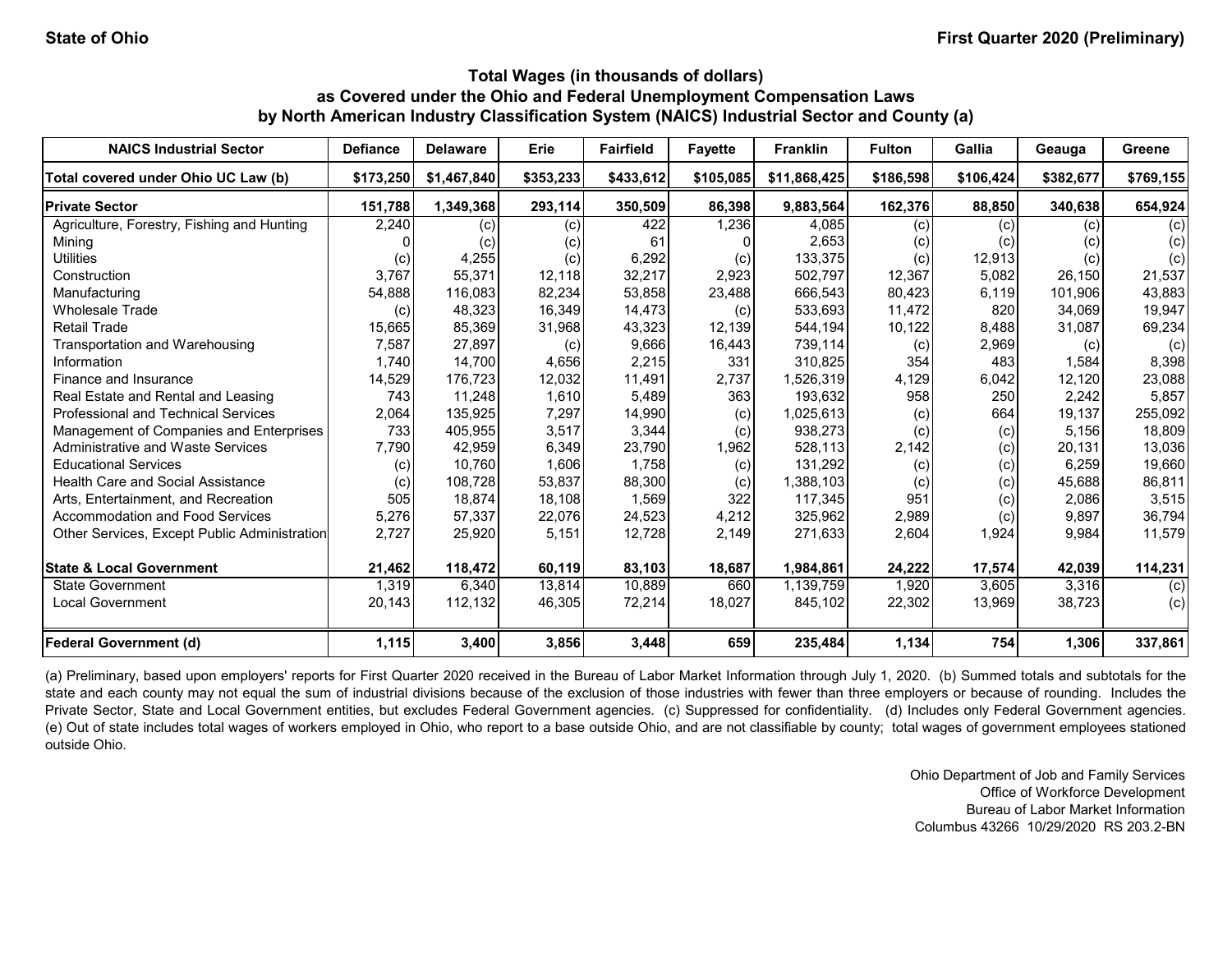| <b>NAICS Industrial Sector</b>               | Guernsey  | <b>Hamilton</b> | <b>Hancock</b> | <b>Hardin</b> | <b>Harrison</b> | Henry     | <b>Highland</b> | <b>Hocking</b> | <b>Holmes</b> | Huron     |
|----------------------------------------------|-----------|-----------------|----------------|---------------|-----------------|-----------|-----------------|----------------|---------------|-----------|
| Total covered under Ohio UC Law (b)          | \$152,765 | \$8,587,168     | \$662,328      | \$77,263      | \$41,880        | \$109,906 | \$97,328        | \$52,465       | \$196,451     | \$205,413 |
| <b>Private Sector</b>                        | 128,453   | 7,964,468       | 626,347        | 64,727        | 34,888          | 90,456    | 74,377          | 35,447         | 180,359       | 180,105   |
| Agriculture, Forestry, Fishing and Hunting   | 275       | 3,723           | (c)            | (c)           | (c)             | (c)       | 309             | (c)            | 1,680         | (c)       |
| Mining                                       | 6,370     | 2,572           | (c)            | (c)           | (c)             | (c)       | 284             | (c)            | 607           | (c)       |
| <b>Utilities</b>                             | 1,688     | 43,238          | 2,972          | 1,151         | (c)             | 362       | 1,141           | (c)            | 1,896         | 1,080     |
| Construction                                 | 6,987     | 339,802         | 13,542         | 1,373         | 2,810           | 7,405     | 3,536           | 3,037          | 24,827        | 18,692    |
| Manufacturing                                | 38,166    | 1,201,151       | 183,542        | 23,543        | 8,714           | 45,496    | 20,502          | 9,041          | 78.904        | 66,600    |
| <b>Wholesale Trade</b>                       | 6,036     | 483.169         | 24,679         | 2,993         | 2,735           | 3,054     | 2,281           | 799            | 10.028        | 10,632    |
| <b>Retail Trade</b>                          | 9,979     | 331,714         | 29,822         | 5,325         | 1,312           | 6,385     | 14,222          | 5,437          | 19,761        | 13,477    |
| Transportation and Warehousing               | 9,981     | 164,485         | 80,922         | 2,370         | (c)             | 5,145     | 891             | (c)            | 10,419        | 12,686    |
| Information                                  | 540       | 211,857         | 3,042          | 169           | 495             | 749       | 413             | 491            | 716           | 1,459     |
| Finance and Insurance                        | 6,989     | 1,042,557       | 10,043         | 2,951         | 541             | 2,741     | 9,602           | 1,255          | 5,551         | 5,125     |
| Real Estate and Rental and Leasing           | 603       | 129,068         | 3,607          | 192           | 1,146           | 628       | 498             | 882            | 1,507         | 1,255     |
| <b>Professional and Technical Services</b>   | 5,177     | 827.049         | 25,174         | 1,451         | 791             | 1,219     | (c)             | (c)            | 3,807         | (c)       |
| Management of Companies and Enterprises      | 350       | 1,021,312       | 136,507        |               | (c)             |           | (c)             | (c)            | (c)           | (c)       |
| <b>Administrative and Waste Services</b>     | 1,359     | 309,857         | 12,862         | 1,011         | (c)             | 1,063     | 2,322           | 853            | (c)           | 2,602     |
| <b>Educational Services</b>                  | 334       | 96,363          | 8,946          | (c)           |                 | 124       | 204             | (c)            | (c)           | 1,318     |
| <b>Health Care and Social Assistance</b>     | 24,999    | 1,275,210       | 63,121         | (c)           | 3,553           | 11,103    | 12,371          | (c)            | (c)           | 28,909    |
| Arts, Entertainment, and Recreation          | 222       | 105.745         | 978            | 97            | 32              | 155       | 276             | 95             | 164           | 498       |
| <b>Accommodation and Food Services</b>       | 6,427     | 216,839         | 16,848         | 2,247         | 717             | 1,892     | 2,836           | 4,108          | 5,436         | 5,591     |
| Other Services, Except Public Administration | 1,971     | 158,757         | 9,192          | 1,157         | 2,572           | 1.701     | 1,523           | 1,344          | 3,176         | 3,869     |
| <b>State &amp; Local Government</b>          | 24,312    | 622,700         | 35,981         | 12,536        | 6,992           | 19,450    | 22,951          | 17,018         | 16,092        | 25,308    |
| <b>State Government</b>                      | 7,508     | 128,023         | 3,019          | 534           | 710             | 663       | 1,214           | 2,748          | 686           | 1,237     |
| <b>Local Government</b>                      | 16,804    | 494,677         | 32,962         | 12,002        | 6,282           | 18,787    | 21,737          | 14,270         | 15,406        | 24,071    |
| <b>Federal Government (d)</b>                | 1,653     | 165,324         | 2,025          | 769           | 533             | 802       | 1,140           | 513            | 767           | 1,606     |

(a) Preliminary, based upon employers' reports for First Quarter 2020 received in the Bureau of Labor Market Information through July 1, 2020. (b) Summed totals and subtotals for the state and each county may not equal the sum of industrial divisions because of the exclusion of those industries with fewer than three employers or because of rounding. Includes the Private Sector, State and Local Government entities, but excludes Federal Government agencies. (c) Suppressed for confidentiality. (d) Includes only Federal Government agencies. (e) Out of state includes total wages of workers employed in Ohio, who report to a base outside Ohio, and are not classifiable by county; total wages of government employees stationed outside Ohio.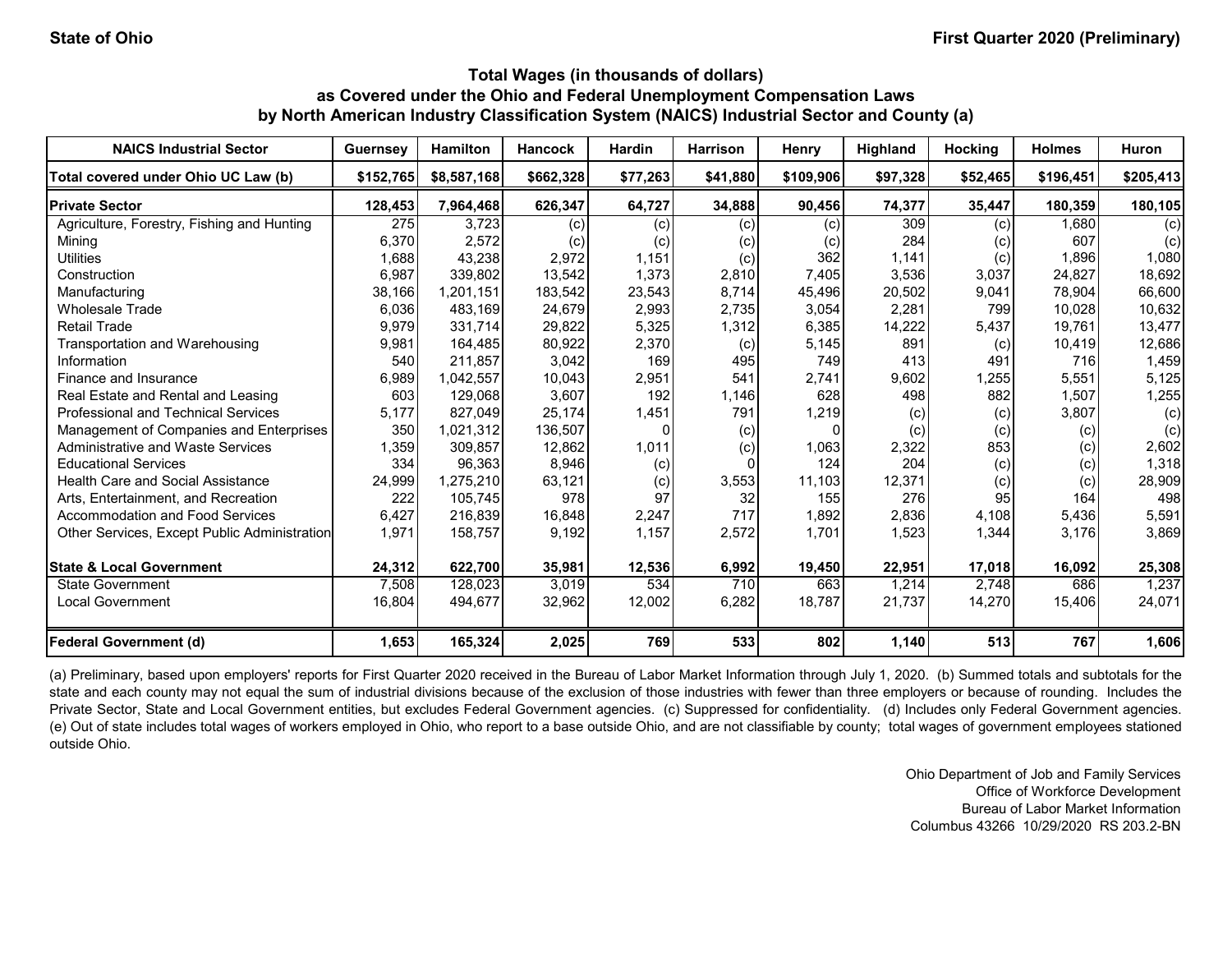| <b>NAICS Industrial Sector</b>               | <b>Jackson</b> | <b>Jefferson</b> | Knox      | Lake        | <b>Lawrence</b> | Licking   | Logan     | Lorain      | Lucas       | <b>Madison</b> |
|----------------------------------------------|----------------|------------------|-----------|-------------|-----------------|-----------|-----------|-------------|-------------|----------------|
| Total covered under Ohio UC Law (b)          | \$92,414       | \$216.859        | \$214,971 | \$1,156,180 | \$119,634       | \$740,831 | \$209.138 | \$1,055,787 | \$2,743,103 | \$194,925      |
| <b>Private Sector</b>                        | 76,685         | 183,888          | 186,725   | 1,028,427   | 92,954          | 639,247   | 186,117   | 879,038     | 2,358,431   | 152,540        |
| Agriculture, Forestry, Fishing and Hunting   | 298            | (c)              | 546       | 4.925       |                 | 8,786     | (c)       | (c)         | 1.487       | 2,103          |
| Mining                                       | 214            | (c)              | 839       | 3,710       | (c)             | 629       | (c)       | (c)         | 1,870       | 0              |
| <b>Utilities</b>                             | 1,274          | 19,884           | 1,088     | 39.000      | 4,163           | 6,613     | 595       | 6,042       | 10.567      | $\Omega$       |
| Construction                                 | 6,302          | 11,312           | 13,188    | 51,434      | (c)             | 37,090    | 7,080     | 48,023      | 158,173     | 7,610          |
| Manufacturing                                | 28,300         | 30,649           | 72,840    | 380,878     | 12,721          | 102,831   | 85,634    | 275,441     | 591,566     | 48,761         |
| <b>Wholesale Trade</b>                       | 1,933          | 5,271            | 5,605     | 58,100      | 2,481           | 20,518    | 3,377     | 54,114      | 105,809     | 4,212          |
| <b>Retail Trade</b>                          | 8,603          | 16,279           | 13,063    | 86,850      | 10,901          | 58,806    | 10,783    | 82,032      | 166,076     | 14,003         |
| Transportation and Warehousing               | 1,746          | 15,110           | 2,473     | 11,033      | 7,848           | 81,242    | 24,793    | 24,774      | 72,141      | 37,357         |
| Information                                  | 438            | 2,601            | 1,367     | 22,289      | 993             | 2,707     | 584       | 7,287       | 24,076      | 311            |
| Finance and Insurance                        | 2,969          | 3,656            | 4,888     | 26,263      | 2,257           | 43,455    | 3,417     | 24,177      | 106,166     | 2,553          |
| Real Estate and Rental and Leasing           | 462            | 1,647            | 1,158     | 9,825       | 1,727           | 5,124     | 1,914     | 7.878       | 38,501      | 724            |
| <b>Professional and Technical Services</b>   | (c)            | (c)              | 4,554     | 51,645      | 2,351           | 41,879    | (c)       | 36.837      | 128,395     | 10,527         |
| Management of Companies and Enterprises      | (c)            | (c)              | 1,158     | 38,676      | 1,204           | 62,097    | (c)       | 31.967      | 162,085     | 0              |
| Administrative and Waste Services            | 3,007          | 7,362            | 5,696     | 43,399      | 4,973           | 21,714    | 7,356     | 40,530      | 98,046      | 6,353          |
| <b>Educational Services</b>                  | 173            | (c)              | 15,264    | 10,230      | 265             | 16,225    | 160       | 27,602      | 25,844      | (c)            |
| <b>Health Care and Social Assistance</b>     | 14,773         | (c)              | 32,726    | 123,168     | 25,003          | 82,498    | 20,356    | 144,178     | 516,908     | (c)            |
| Arts, Entertainment, and Recreation          | 80             | 795              | 461       | 4,993       | 153             | 3,248     | 1,552     | 4,327       | 22,250      | 165            |
| <b>Accommodation and Food Services</b>       | 3,779          | 6,174            | 6,259     | 39,253      | 4,700           | 22,233    | 4,702     | 36,118      | 83,020      | 5,158          |
| Other Services, Except Public Administration | 1,029          | 3,056            | 3,551     | 22,756      | 2,177           | 21,550    | 2,677     | 20,093      | 45,449      | 1,255          |
| <b>State &amp; Local Government</b>          | 15,729         | 32,971           | 28,246    | 127,753     | 26,680          | 101,584   | 23,021    | 176,749     | 384,672     | 42,385         |
| State Government                             | 2,392          | 1.169            | 3,922     | 1.442       | 2,631           | 16,775    | 1.056     | 19.827      | 125,758     | 21,673         |
| Local Government                             | 13,337         | 31,802           | 24,324    | 126,311     | 24,049          | 84,809    | 21,965    | 156,922     | 258,914     | 20,712         |
| <b>Federal Government (d)</b>                | 848            | 2,081            | 1,421     | 5,913       | 1,864           | 5,985     | 1,891     | 29,002      | 30,034      | 1,103          |

(a) Preliminary, based upon employers' reports for First Quarter 2020 received in the Bureau of Labor Market Information through July 1, 2020. (b) Summed totals and subtotals for the state and each county may not equal the sum of industrial divisions because of the exclusion of those industries with fewer than three employers or because of rounding. Includes the Private Sector, State and Local Government entities, but excludes Federal Government agencies. (c) Suppressed for confidentiality. (d) Includes only Federal Government agencies. (e) Out of state includes total wages of workers employed in Ohio, who report to a base outside Ohio, and are not classifiable by county; total wages of government employees stationed outside Ohio.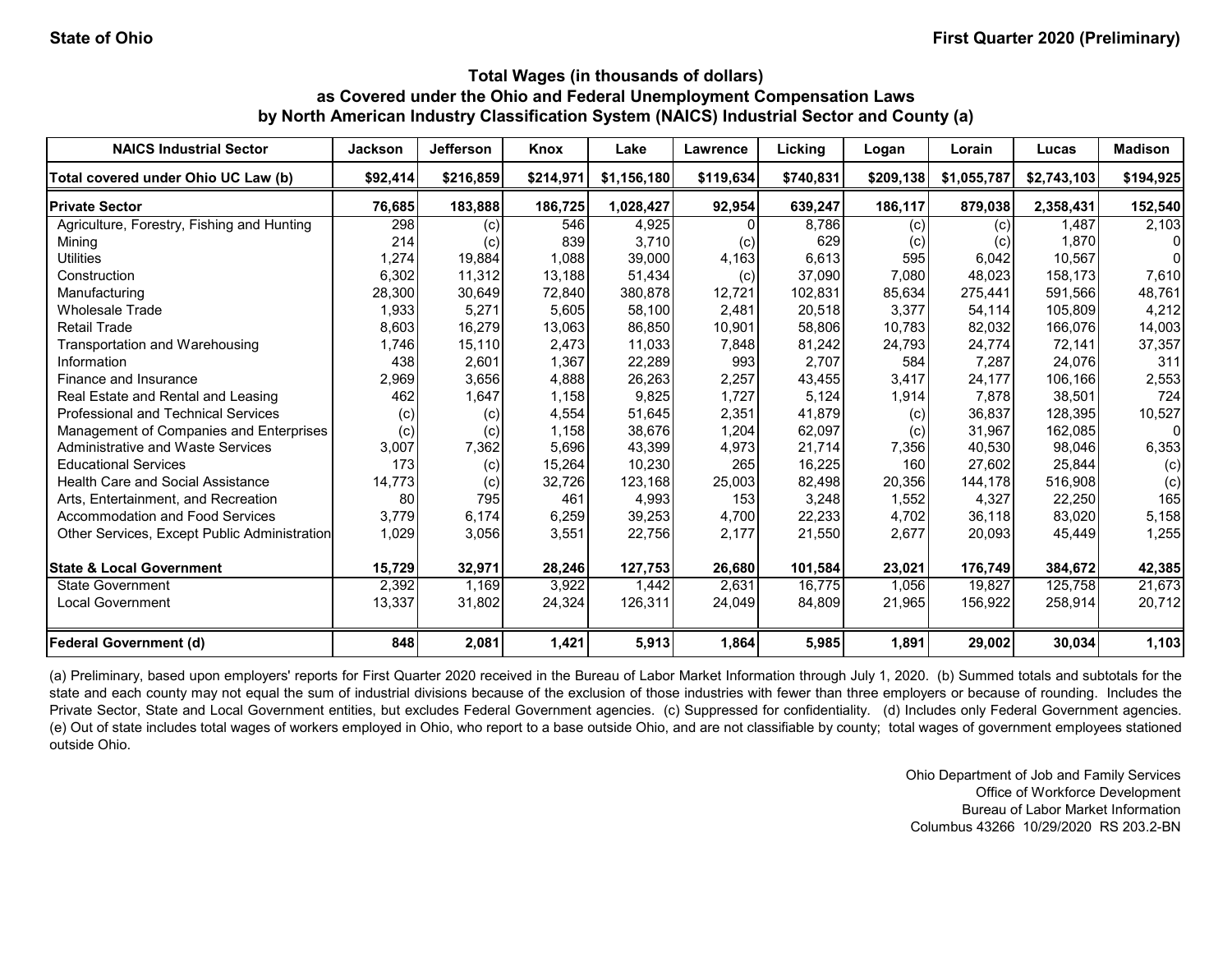| <b>NAICS Industrial Sector</b>               | <b>Mahoning</b> | <b>Marion</b> | <b>Medina</b> | <b>Meigs</b> | <b>Mercer</b> | Miami     | <b>Monroe</b> | Montgomery  | Morgan   | <b>Morrow</b> |
|----------------------------------------------|-----------------|---------------|---------------|--------------|---------------|-----------|---------------|-------------|----------|---------------|
| Total covered under Ohio UC Law (b)          | \$956,861       | \$261,471     | \$683,280     | \$28,031     | \$197,522     | \$453,413 | \$31,191      | \$3,181,511 | \$25,610 | \$49,015      |
| <b>Private Sector</b>                        | 812,816         | 217,670       | 600,883       | 18,770       | 171,334       | 396,397   | 23,448        | 2,837,314   | 19,728   | 34,932        |
| Agriculture, Forestry, Fishing and Hunting   | 1,030           | (c)           | 1,197         | (c)          | (c)           | 546       | (c)           | 1,438       | 312      | 408           |
| Mining                                       | 2,557           | (c)           | 155           | (c)          | (c)           | 784       | 1,964         | 1,732       | 166      | 63            |
| <b>Utilities</b>                             | 9,802           | 2,694         | 1,717         | 956          | (c)           | (c)       | 979           | 19,604      | (c)      | (c)           |
| Construction                                 | 54,662          | 5,693         | 56,581        | 2,086        | 15,010        | 20,975    | 7,154         | 146,039     | 914      | 3,498         |
| Manufacturing                                | 122,381         | 75,810        | 130,638       | 1,165        | 70,745        | 156,441   | (c)           | 417,956     | 5,851    | 11,801        |
| <b>Wholesale Trade</b>                       | 61,475          | 9,871         | 55,758        | 317          | (c)           | (c)       | 583           | 154,295     | 3,910    | 983           |
| <b>Retail Trade</b>                          | 83,216          | 19,305        | 57,467        | 3,335        | 13,648        | 31,205    | 1,699         | 174,135     | 1,605    | 4,312         |
| Transportation and Warehousing               | 33,084          | 11,506        | 26,985        | 568          | 16,157        | 23,185    | 3,029         | 111.713     | (c)      | (c)           |
| Information                                  | 13,197          | 1,843         | 4,732         | 132          | 1,289         | 847       | 90            | 121,384     | 164      | 180           |
| Finance and Insurance                        | 33,404          | 5,188         | 27,058        | 1,172        | 9,314         | 11,002    | 871           | 260,451     | 765      | 782           |
| Real Estate and Rental and Leasing           | 7,792           | 4,470         | 5,944         | 654          | 456           | 1,897     | 1,254         | 35,278      | 11       | 503           |
| <b>Professional and Technical Services</b>   | 36,296          | 2,502         | 31,370        | (c)          | 4,271         | 13,959    | 579           | 243,671     | 441      | (c)           |
| Management of Companies and Enterprises      | 20,795          | 2,717         | 76,748        | (c)          | (c)           | 10,005    |               | 87,000      | $\Omega$ | (c)           |
| <b>Administrative and Waste Services</b>     | 50,760          | 10,274        | 21,086        | 548          | (c)           | 14,144    | 771           | 121,084     | 260      | 1,905         |
| <b>Educational Services</b>                  | 3,978           | 270           | 4,233         | (c)          | (c)           | 1,942     | (c)           | 78,673      | $\Omega$ | (c)           |
| Health Care and Social Assistance            | 213,447         | 53,015        | 59,762        | (c)          | (c)           | 49,728    | (c)           | 693,693     | 3,886    | (c)           |
| Arts, Entertainment, and Recreation          | 7,046           | 455           | 3,817         | (c)          | 519           | 930       | (c)           | 16,231      | (c)      | 284           |
| Accommodation and Food Services              | 38,796          | 6,993         | 22,592        | (c)          | 3,626         | 14,323    | (c)           | 96,655      | (c)      | 1,249         |
| Other Services, Except Public Administration | 19,097          | 3,468         | 13,042        | 575          | 3,977         | 9,502     | 669           | 56,284      | 120      | 523           |
| <b>State &amp; Local Government</b>          | 144,045         | 43,801        | 82,397        | 9,261        | 26,188        | 57,016    | 7,743         | 344,197     | 5,882    | 14,083        |
| <b>State Government</b>                      | 36,571          | 11,226        | 1,884         | 471          | 1,982         | 2,318     | 532           | 20,379      | 868      | 1,093         |
| <b>Local Government</b>                      | 107,474         | 32,575        | 80,513        | 8,790        | 24,206        | 54,698    | 7,211         | 323,818     | 5,014    | 12,990        |
| <b>Federal Government (d)</b>                | 18,005          | 1,506         | 5,420         | 668          | 1,212         | 2,542     | 570           | 79,950      | 614      | 570           |

(a) Preliminary, based upon employers' reports for First Quarter 2020 received in the Bureau of Labor Market Information through July 1, 2020. (b) Summed totals and subtotals for the state and each county may not equal the sum of industrial divisions because of the exclusion of those industries with fewer than three employers or because of rounding. Includes the Private Sector, State and Local Government entities, but excludes Federal Government agencies. (c) Suppressed for confidentiality. (d) Includes only Federal Government agencies. (e) Out of state includes total wages of workers employed in Ohio, who report to a base outside Ohio, and are not classifiable by county; total wages of government employees stationed outside Ohio.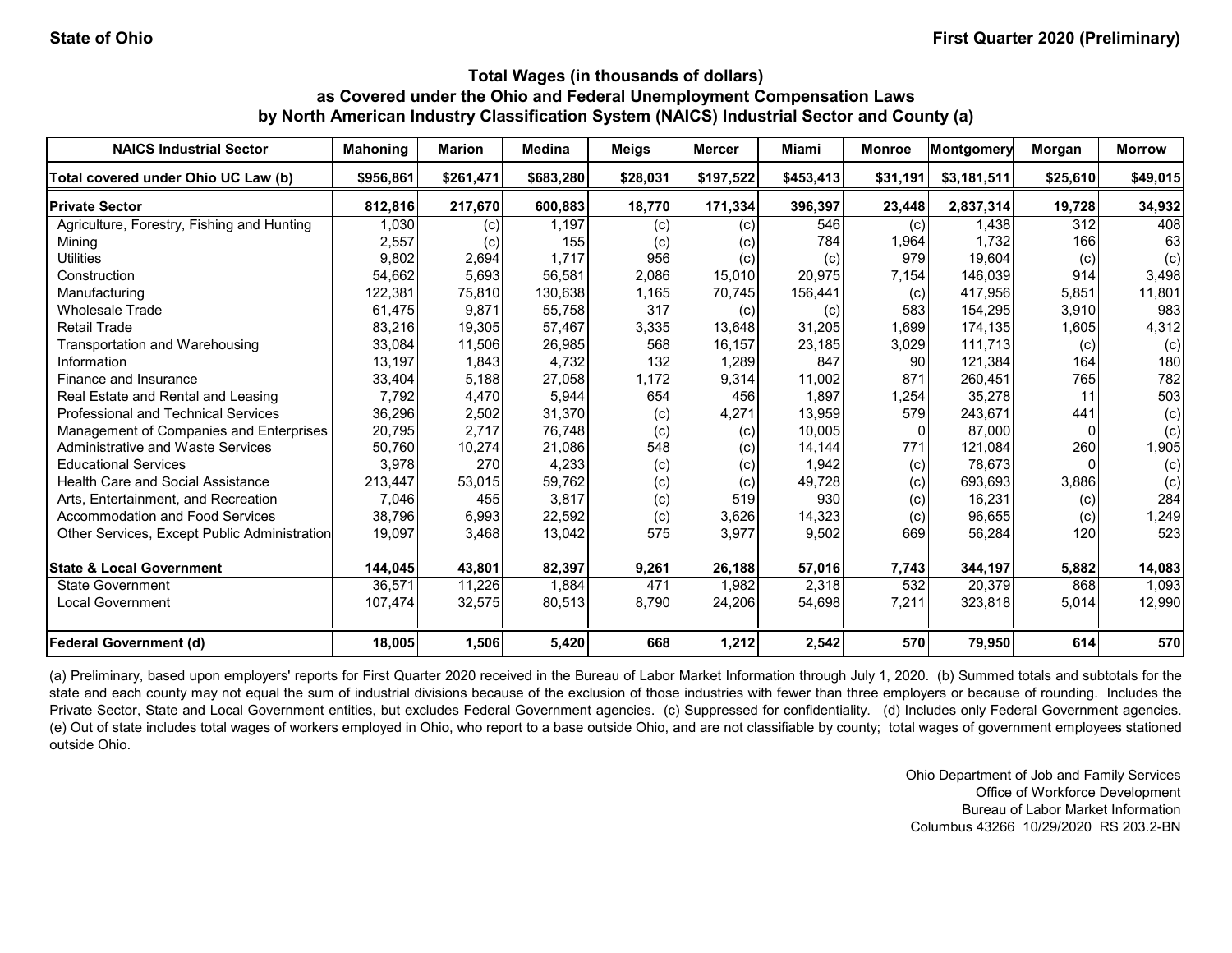| <b>NAICS Industrial Sector</b>               | <b>Muskingum</b> | <b>Noble</b> | <b>Ottawa</b> | Paulding | Perry    | Pickaway  | <b>Pike</b> | Portage   | <b>Preble</b> | Putnam    |
|----------------------------------------------|------------------|--------------|---------------|----------|----------|-----------|-------------|-----------|---------------|-----------|
| Total covered under Ohio UC Law (b)          | \$355,200        | \$28,542     | \$146,415     | \$49,373 | \$61,099 | \$164.156 | \$115,840   | \$620.240 | \$118,229     | \$118,412 |
| <b>Private Sector</b>                        | 305,641          | 16,401       | 124,745       | 39,120   | 46,503   | 116,969   | 102,243     | 470,504   | 101,834       | 102,477   |
| Agriculture, Forestry, Fishing and Hunting   | 134              |              | 595           | (c)      | 103      | 1,499     | (c)         | 1.380     | (c)           | (c)       |
| Mining                                       | 24,029           | 1,016        | 1,304         | (c)      | 2,437    | 354       | (c)         | 4,088     | (c)           | (c)       |
| <b>Utilities</b>                             | 7,510            | (c)          | (c)           | (c)      | 742      | (c)       | (c)         | (c)       | (c)           | (c)       |
| Construction                                 | 11,912           | 996          | 7,674         | 6,328    | 6,870    | 13,832    | 4,348       | 23,830    | 4,377         | 9,507     |
| Manufacturing                                | 39,976           | 3,365        | 36,312        | 13,125   | 12,035   | 35,962    | 6,727       | 152,277   | 59,913        | 52,219    |
| <b>Wholesale Trade</b>                       | 10,267           | (c)          | (c)           | (c)      | 1,735    | (c)       | (c)         | 52,875    | (c)           | 5,156     |
| <b>Retail Trade</b>                          | 32,428           | 1,489        | 8,979         | 2,198    | 4,283    | 10,014    | 6,316       | 47,376    | 7,445         | 7,575     |
| <b>Transportation and Warehousing</b>        | 21,833           | 1,945        | 2,895         | 2,800    | 409      | 4,585     | 4,473       | (c)       | 4,348         | (c)       |
| Information                                  | 7,361            | 100          | 307           | 161      | 173      | 428       | 284         | 6,679     | 163           | 544       |
| Finance and Insurance                        | 11,460           | 904          | 4,321         | 1,047    | 1,458    | 3,369     | 2,471       | 10,018    | 2,516         | 4,057     |
| Real Estate and Rental and Leasing           | 2,303            | 28           | 855           | 32       | 92       | 969       | 522         | 4,208     | 444           | 252       |
| <b>Professional and Technical Services</b>   | 10,778           | 1,698        | 1,857         | 638      | 1,144    | 2,446     | (c)         | 32,290    | 1,640         | 1,800     |
| Management of Companies and Enterprises      | 2,293            | (c)          | 1,041         | (c)      | 3,131    | 1.711     | (c)         | 16,301    | (c)           | 0         |
| <b>Administrative and Waste Services</b>     | 8,162            | (c)          | 1,482         | (c)      | 2,389    | 3,958     | 46,545      | 9,965     | (c)           | 2,857     |
| <b>Educational Services</b>                  | 5,122            |              | (c)           | (c)      | (c)      | (c)       | (c)         | 4,632     | 124           | 524       |
| <b>Health Care and Social Assistance</b>     | 86,375           | 1,987        | (c)           | (c)      | (c)      | (c)       | (c)         | 47,648    | 7,995         | 10,445    |
| Arts, Entertainment, and Recreation          | 976              | (c)          | 3,197         | (c)      | 48       | 439       | (c)         | 1,287     | 80            | 204       |
| Accommodation and Food Services              | 13,222           | (c)          | 5,457         | (c)      | 1,300    | 4,976     | (c)         | 23,105    | 3,459         | 2,127     |
| Other Services, Except Public Administration | 9,500            | 357          | 2,161         | 448      | 800      | 2,312     | 944         | 10,560    | 1,844         | 1,506     |
| <b>State &amp; Local Government</b>          | 49,559           | 12,141       | 21,670        | 10,253   | 14,596   | 47,187    | 13,597      | 149,736   | 16,395        | 15,935    |
| State Government                             | 3,789            | 7,270        | 2,283         | 480      | 644      | 23,381    | 1.117       | (c)       | 863           | 654       |
| <b>Local Government</b>                      | 45,770           | 4,871        | 19,387        | 9,773    | 13,952   | 23,806    | 12,480      | (c)       | 15,532        | 15,281    |
| <b>Federal Government (d)</b>                | 2,955            | 223          | 4,704         | 540      | 700      | 1,219     | 1,065       | 4,926     | 870           | 777       |

(a) Preliminary, based upon employers' reports for First Quarter 2020 received in the Bureau of Labor Market Information through July 1, 2020. (b) Summed totals and subtotals for the state and each county may not equal the sum of industrial divisions because of the exclusion of those industries with fewer than three employers or because of rounding. Includes the Private Sector, State and Local Government entities, but excludes Federal Government agencies. (c) Suppressed for confidentiality. (d) Includes only Federal Government agencies. (e) Out of state includes total wages of workers employed in Ohio, who report to a base outside Ohio, and are not classifiable by county; total wages of government employees stationed outside Ohio.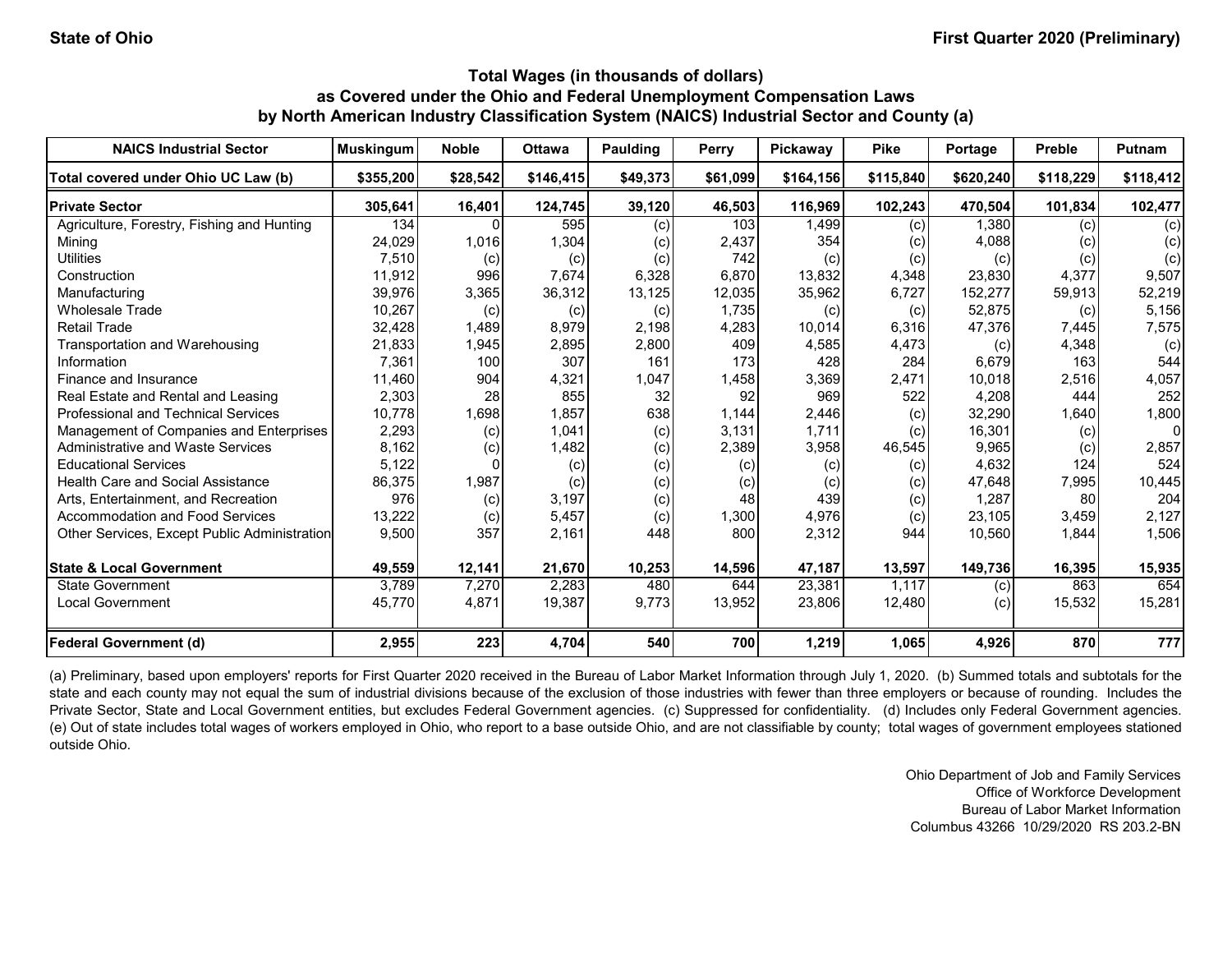| <b>NAICS Industrial Sector</b>               | <b>Richland</b>   | <b>Ross</b> | <b>Sandusky</b> | <b>Scioto</b> | Seneca    | <b>Shelby</b> | <b>Stark</b> | <b>Summit</b> | <b>Trumbull</b> | <b>Tuscarawas</b> |
|----------------------------------------------|-------------------|-------------|-----------------|---------------|-----------|---------------|--------------|---------------|-----------------|-------------------|
| Total covered under Ohio UC Law (b)          | \$498.568         | \$307.083   | \$260,517       | \$224,308     | \$183,855 | \$332,085     | \$1,706,034  | \$3,483,392   | \$638,943       | \$357,605         |
| <b>Private Sector</b>                        | 415,298           | 249,834     | 230,525         | 169,825       | 156,482   | 306,555       | 1,505,372    | 3,126,322     | 533,956         | 305,554           |
| Agriculture, Forestry, Fishing and Hunting   | (c)               | 637         | (c)             | (c)           | 444       | 1.508         | 1.191        | 926           | 723             | 1,174             |
| Mining                                       | $\left( c\right)$ | 218         | (c)             | (c)           | 2,199     |               | 4,884        | 1,808         | 793             | 18,295            |
| <b>Utilities</b>                             | 3,771             | 5,206       | 1,342           | 2,436         | 3,213     | (c)           | 20,598       | 34.303        | 4,144           | 2,598             |
| Construction                                 | 26,716            | 8,954       | 10,511          | 6,024         | 9,610     | 22,661        | 97,450       | 162,005       | 28,560          | 17,770            |
| Manufacturing                                | 128,463           | 64,612      | 115,934         | 20,101        | 57,390    | 190,134       | 364,164      | 421,968       | 144,948         | 101,862           |
| <b>Wholesale Trade</b>                       | 19,485            | 7,145       | 6,549           | 4,003         | 8,144     | 14,307        | 85,831       | 222,667       | 28,065          | 14,291            |
| <b>Retail Trade</b>                          | 44,102            | 26,742      | 18,255          | 20,861        | 15,014    | 12,975        | 126,442      | 228,139       | 67,435          | 28,124            |
| Transportation and Warehousing               | 18,726            | 10,464      | 7,860           | 5,288         | 5,553     | (c)           | 37,494       | 115,600       | 26,349          | 9,312             |
| Information                                  | 6,070             | 2,596       | 1,225           | 1,142         | 845       | 1,156         | 15,465       | 74,530        | 3,707           | 2,381             |
| Finance and Insurance                        | 14,528            | 6,931       | 6,798           | 4,043         | 6,417     | 4,956         | 90,255       | 227,402       | 20,280          | 11,242            |
| Real Estate and Rental and Leasing           | 2,591             | 1,205       | 3,325           | 1,792         | 425       | 1,172         | 16,769       | 32,926        | 11,142          | 3,365             |
| <b>Professional and Technical Services</b>   | 8,617             | 3,578       | 3,788           | 6,147         | 3,534     | 4,832         | 112,497      | 235,284       | 9.799           | 11,885            |
| Management of Companies and Enterprises      | 3,532             | 3,117       | 4,894           | 1,184         | 1,146     | 182           | 34,559       | 486.821       | 10,396          | 2,116             |
| Administrative and Waste Services            | 21,099            | 6,330       | 7,190           | 2,905         | 3,418     | 8,813         | 69,755       | 120,509       | 28,809          | 14,106            |
| <b>Educational Services</b>                  | 3,640             | 395         | (c)             | 918           | 8,282     | 775           | 22,521       | 27,851        | 3,308           | 832               |
| Health Care and Social Assistance            | 85,255            | 87,262      | (c)             | 79,267        | 21,158    | 19,872        | 292,247      | 555,355       | 102,696         | 44,342            |
| Arts, Entertainment, and Recreation          | 2,371             | 519         | 837             | 257           | 323       | 380           | 8,829        | 22,734        | 1,495           | 831               |
| <b>Accommodation and Food Services</b>       | 18,218            | 11,361      | 6,876           | 9,300         | 6,369     | 4,489         | 63,133       | 90,614        | 25,473          | 12,643            |
| Other Services, Except Public Administration | 7,512             | 2,564       | 4,746           | 4,009         | 2,999     | 4,426         | 41,286       | 64,881        | 15,836          | 8,384             |
| <b>State &amp; Local Government</b>          | 83,270            | 57,249      | 29,992          | 54,483        | 27,373    | 25,530        | 200,662      | 357,070       | 104,987         | 52,051            |
| <b>State Government</b>                      | 23,294            | 24,825      | 1,398           | 18.599        | 4,067     | 3,399         | 22,114       | 71,057        | 12,116          | 7,105             |
| Local Government                             | 59,976            | 32,424      | 28,594          | 35,884        | 23,306    | 22,131        | 178,548      | 286,013       | 92,871          | 44,946            |
| <b>Federal Government (d)</b>                | 9,438             | 28,223      | 1,418           | 2,314         | 1,343     | 861           | 14,335       | 30,521        | 6,760           | 3,509             |

(a) Preliminary, based upon employers' reports for First Quarter 2020 received in the Bureau of Labor Market Information through July 1, 2020. (b) Summed totals and subtotals for the state and each county may not equal the sum of industrial divisions because of the exclusion of those industries with fewer than three employers or because of rounding. Includes the Private Sector, State and Local Government entities, but excludes Federal Government agencies. (c) Suppressed for confidentiality. (d) Includes only Federal Government agencies. (e) Out of state includes total wages of workers employed in Ohio, who report to a base outside Ohio, and are not classifiable by county; total wages of government employees stationed outside Ohio.